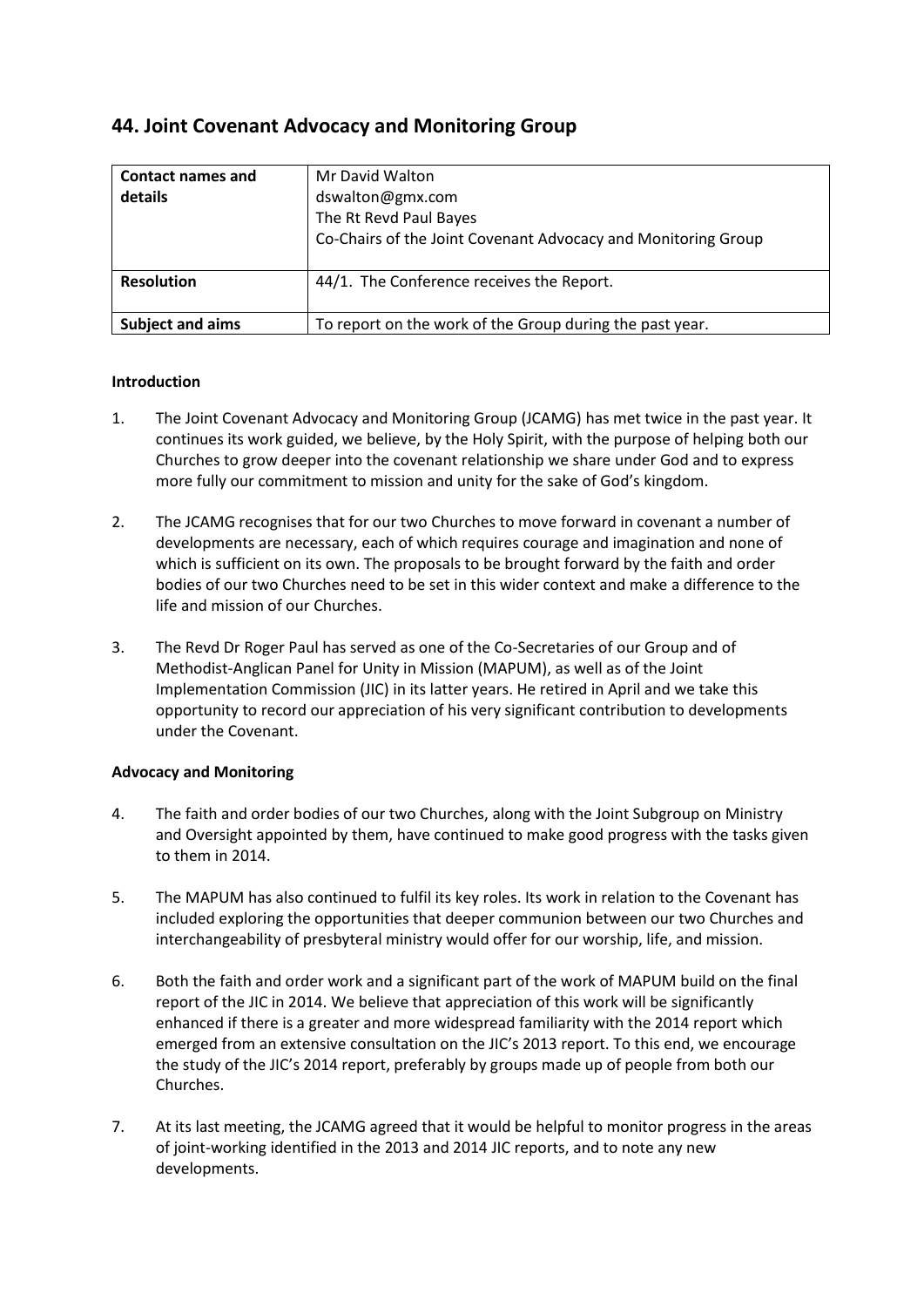- 8. The JCAMG is grateful to MAPUM for recruiting a number of Covenant Champions.<sup>1</sup> A second round of recruitment is in hand and interviews are to be held in July shortly after the Methodist Conference and General Synod have met. We hope that champions will be invited to share in diocesan and district synods and to engage in other ways to raise the profile of Anglican-Methodist joint-working under the Covenant at local and intermediate level as well as to advocate the work being done to enable our two Churches to move towards fuller unity in mission, worship, and holiness.
- 9. One of the specific tasks of Covenant Champions is to gather and share good stories of that joint working. In the light of the overwhelming support of both the Methodist Conference and the General Synod for the recommendations made by the JIC in 2014, we hope that there are many good stories of our Churches at local and regional level giving priority to making full use of what is already possible for them to do together, especially planning together for mission and worship, deployment of ministry and the use of resources.<sup>2</sup> We look forward to hearing more of those stories and hope that they will inspire even more joint working.

### **\*\*\*RESOLUTION**

1

#### **44/1. The Conference received the Report.**

 $1$  The task of the Covenant Champions is set out in our 2016 report.

<sup>&</sup>lt;sup>2</sup> See Recommendation 2 in 'The Challenge of the Covenant: Uniting in Mission and Holiness'.